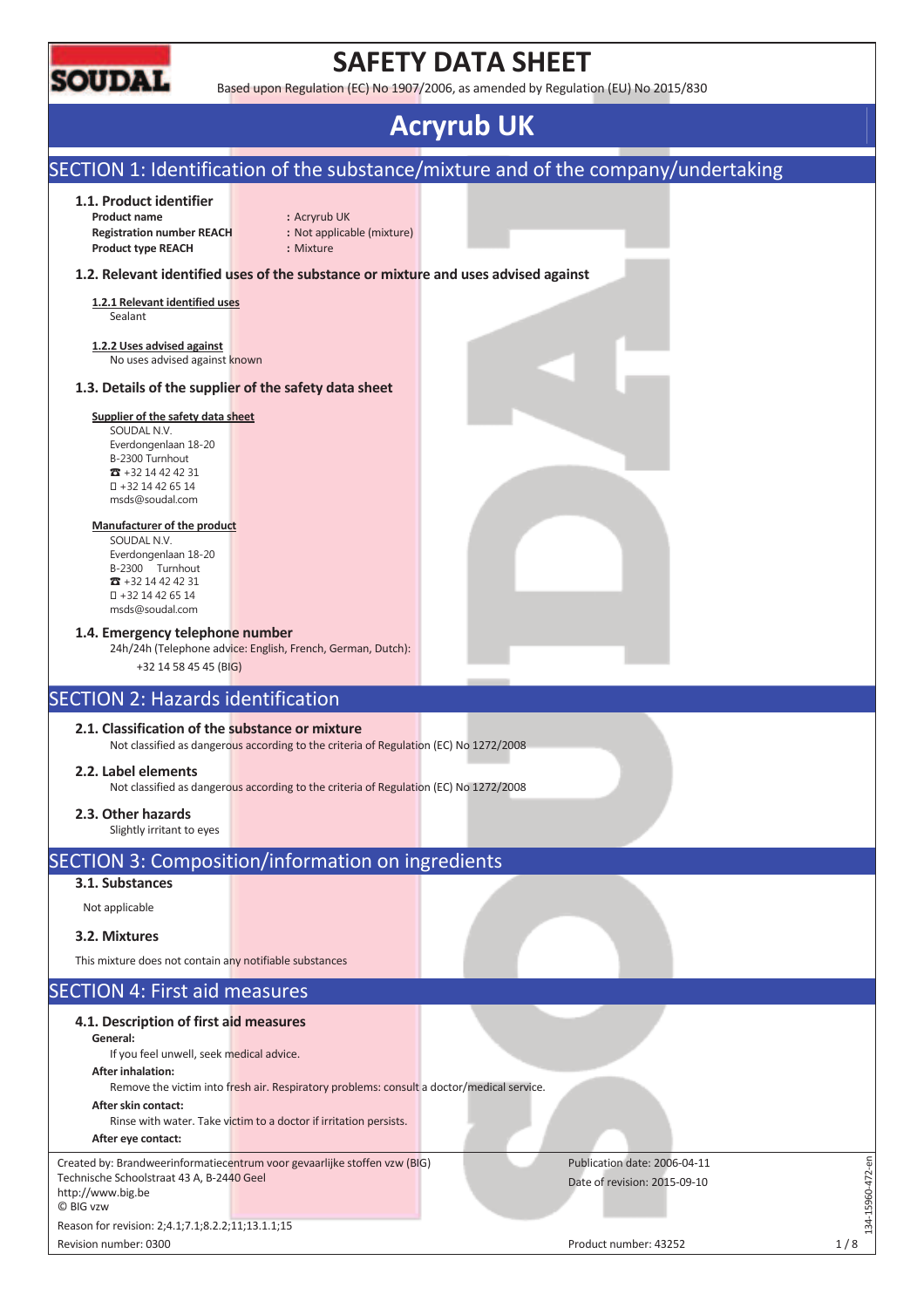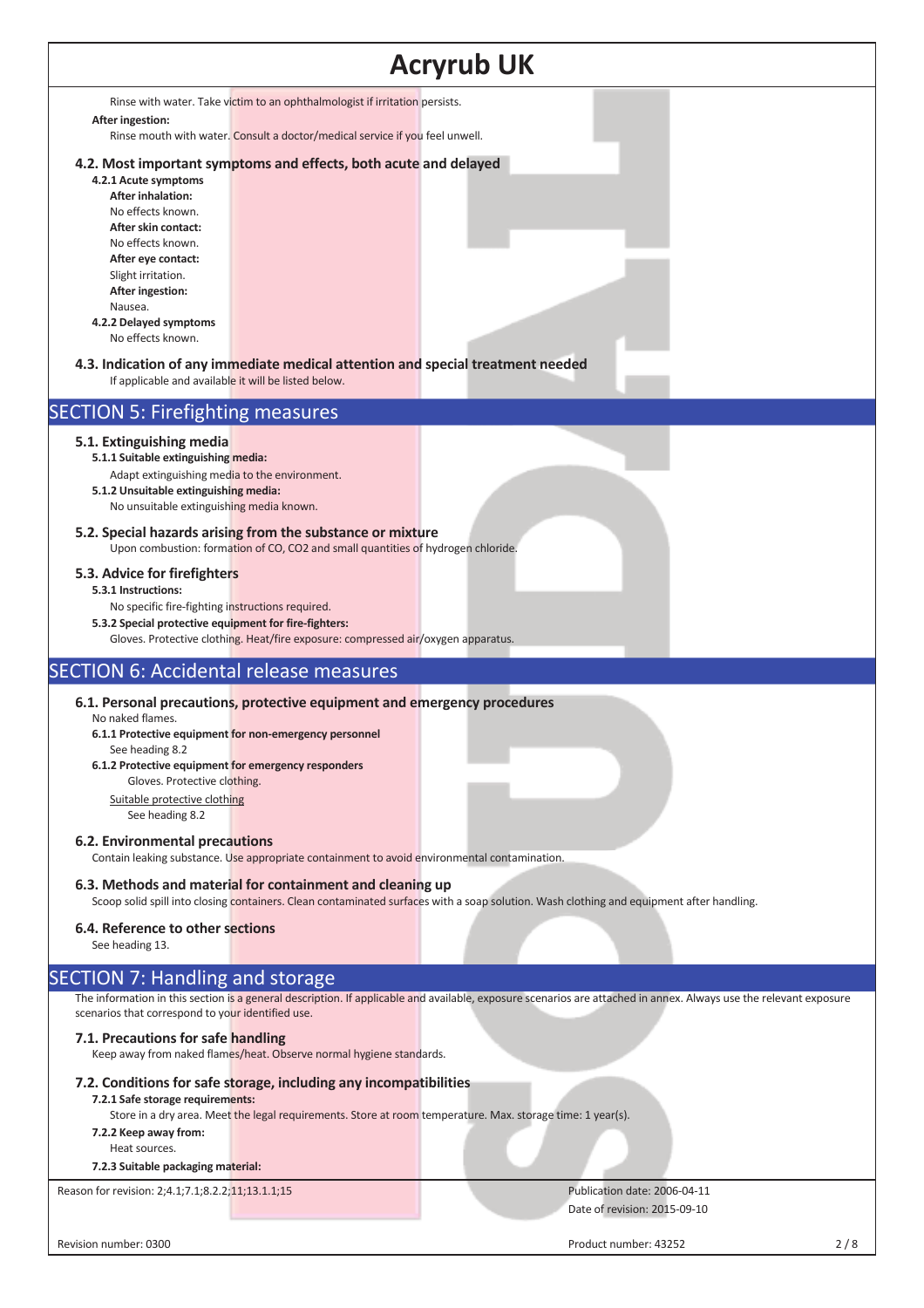| <b>Acryrub UK</b>                                                                                                                                                                                                                                                                                                                                                                                                                                                                                                                                                                                                                                                 |  |  |  |  |
|-------------------------------------------------------------------------------------------------------------------------------------------------------------------------------------------------------------------------------------------------------------------------------------------------------------------------------------------------------------------------------------------------------------------------------------------------------------------------------------------------------------------------------------------------------------------------------------------------------------------------------------------------------------------|--|--|--|--|
| Synthetic material.<br>7.2.4 Non suitable packaging material:<br>No data available                                                                                                                                                                                                                                                                                                                                                                                                                                                                                                                                                                                |  |  |  |  |
| 7.3. Specific end use(s)<br>If applicable and available, exposure scenarios are attached in annex. See information supplied by the manufacturer.                                                                                                                                                                                                                                                                                                                                                                                                                                                                                                                  |  |  |  |  |
| SECTION 8: Exposure controls/personal protection                                                                                                                                                                                                                                                                                                                                                                                                                                                                                                                                                                                                                  |  |  |  |  |
| 8.1. Control parameters<br>8.1.1 Occupational exposure<br>a) Occupational exposure limit values<br>If limit values are applicable and available these will be listed below.<br>b) National biological limit values<br>If limit values are applicable and available these will be listed below.<br>8.1.2 Sampling methods<br>If applicable and available it will be listed below.<br>8.1.3 Applicable limit values when using the substance or mixture as intended<br>If limit values are applicable and available these will be listed below.<br>8.1.4 DNEL/PNEC values<br>If applicable and available it will be listed below.<br>8.1.5 Control banding          |  |  |  |  |
| If applicable and available it will be listed below.                                                                                                                                                                                                                                                                                                                                                                                                                                                                                                                                                                                                              |  |  |  |  |
| 8.2. Exposure controls<br>The information in this section is a general description. If applicable and available, exposure scenarios are attached in annex. Always use the relevant exposure<br>scenarios that correspond to your identified use.<br>8.2.1 Appropriate engineering controls<br>Keep away from naked flames/heat.<br>8.2.2 Individual protection measures, such as personal protective equipment<br>Observe normal hygiene standards. Do not eat, drink or smoke during work.<br>a) Respiratory protection:<br>Respiratory protection not required in normal conditions.<br>b) Hand protection:<br>Gloves.<br>c) Eye protection:<br>Safety glasses. |  |  |  |  |
| d) Skin protection:<br>Protective clothing.<br>8.2.3 Environmental exposure controls:<br>See headings 6.2, 6.3 and 13                                                                                                                                                                                                                                                                                                                                                                                                                                                                                                                                             |  |  |  |  |
| <b>SECTION 9: Physical and chemical properties</b>                                                                                                                                                                                                                                                                                                                                                                                                                                                                                                                                                                                                                |  |  |  |  |
| 9.1. Information on basic physical and chemical properties<br><b>Physical form</b><br>D <sub>2</sub> cta                                                                                                                                                                                                                                                                                                                                                                                                                                                                                                                                                          |  |  |  |  |

| Pilysical forfill                                 | aste,                                                  |  |  |
|---------------------------------------------------|--------------------------------------------------------|--|--|
| Odour                                             | Characteristic odour                                   |  |  |
| Odour threshold                                   | No data available                                      |  |  |
| Colour                                            | Variable in colour, depending on the composition       |  |  |
| Particle size                                     | No data available                                      |  |  |
| <b>Explosion limits</b>                           | No data available                                      |  |  |
| Flammability                                      | Non-flammable                                          |  |  |
| Log Kow                                           | Not applicable (mixture)                               |  |  |
| Dynamic viscosity                                 | No data available                                      |  |  |
| Kinematic viscosity                               | No data available                                      |  |  |
| Melting point                                     | No data available                                      |  |  |
| <b>Boiling point</b>                              | No data available                                      |  |  |
| Flash point                                       | No data available                                      |  |  |
| <b>Evaporation rate</b>                           | No data available                                      |  |  |
| Relative vapour density                           | Not applicable                                         |  |  |
| Vapour pressure                                   | No data available                                      |  |  |
| Solubility                                        | water; insoluble                                       |  |  |
| Relative density                                  | 1.5                                                    |  |  |
| Decomposition temperature                         | No data available                                      |  |  |
| Auto-ignition temperature                         | No data available                                      |  |  |
| <b>Explosive properties</b>                       | No chemical group associated with explosive properties |  |  |
| Oxidising properties                              | No chemical group associated with oxidising properties |  |  |
| pH                                                | No data available                                      |  |  |
|                                                   |                                                        |  |  |
| Reason for revision: 2;4.1;7.1;8.2.2;11;13.1.1;15 | Publication date: 2006-04-11                           |  |  |
|                                                   | Date of revision: 2015-09-10                           |  |  |
| Revision number: 0300                             | 3/8<br>Product number: 43252                           |  |  |
|                                                   |                                                        |  |  |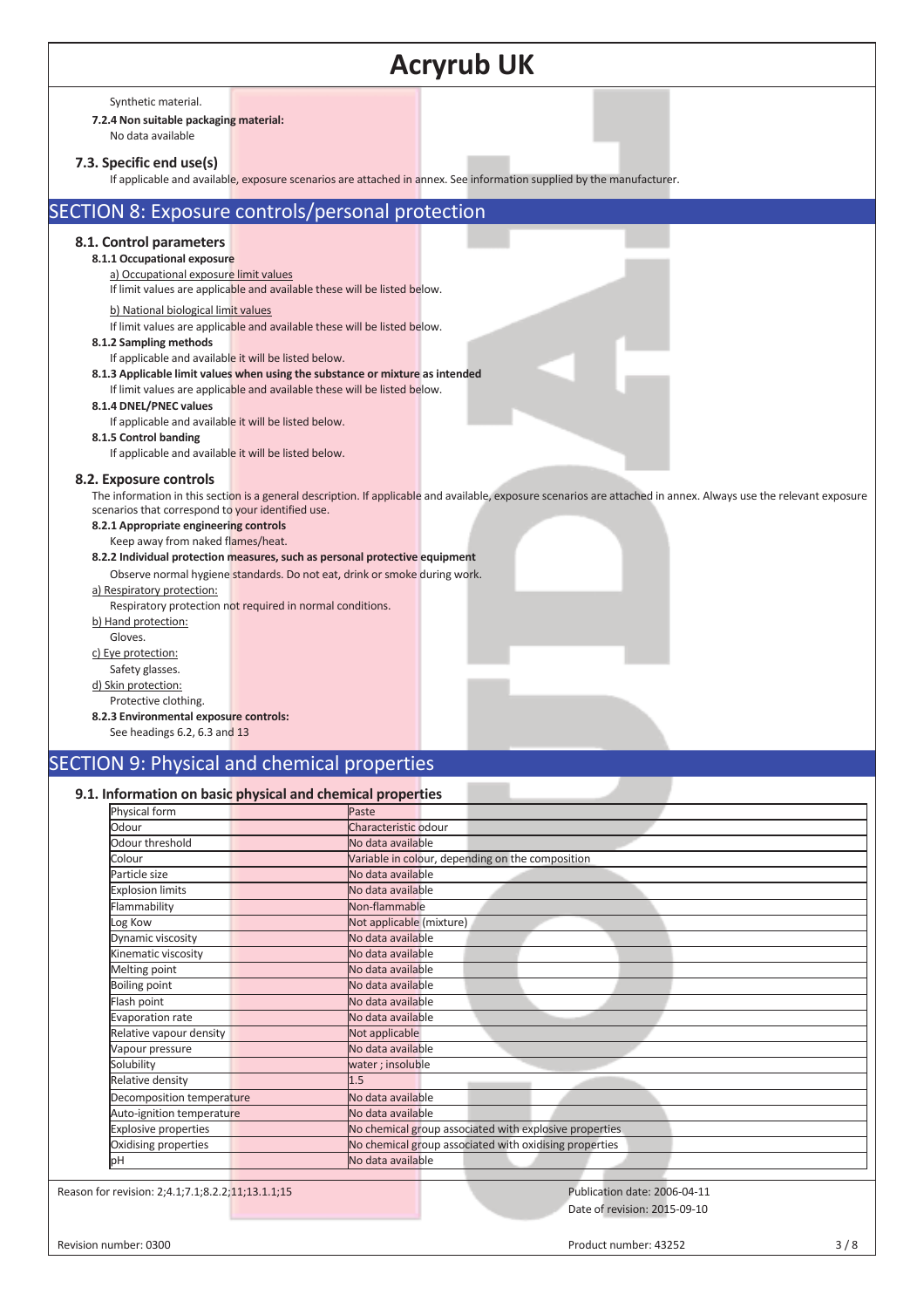### **Acryrub UK 9.2. Other information**  Minimum ignition energy Not applicable Surface tension No data available Absolute density 1500 kg/m<sup>3</sup> SECTION 10: Stability and reactivity **10.1. Reactivity** No data available. **10.2. Chemical stability**  Stable under normal conditions. **10.3. Possibility of hazardous reactions**  No data available. **10.4. Conditions to avoid**  Keep away from naked flames/heat. **10.5. Incompatible materials**  No data available. **10.6. Hazardous decomposition products**  Upon combustion: formation of CO, CO2 and small quantities of hydrogen chloride. SECTION 11: Toxicological information **11.1. Information on toxicological effects 11.1.1 Test results Acute toxicity**  Acryrub UK No (test)data on the mixture available Judgement is based on the relevant ingredients **Conclusion**  Not classified for acute toxicity **Corrosion/irritation**  Acryrub UK No (test)data on the mixture available Judgement is based on the relevant ingredients **Conclusion**  Not classified as irritating to the skin Not classified as irritating to the eyes Not classified as irritating to the respiratory system **Respiratory or skin sensitisation**  Acryrub UK No (test)data on the mixture available Judgement is based on the relevant ingredients **Conclusion**  Not classified as sensitizing for inhalation Not classified as sensitizing for skin **Specific target organ toxicity**  Acryrub UK No (test)data on the mixture available Judgement is based on the relevant ingredients **Conclusion**  Not classified for subchronic toxicity **Mutagenicity (in vitro)**  Acryrub UK No (test)data on the mixture available **Mutagenicity (in vivo)**  Acryrub UK Reason for revision: 2;4.1;7.1;8.2.2;<mark>11;13.1.1;15 Publication date: 2006-04-11</mark> Publication date: 2006-04-11 Date of revision: 2015-09-10 Revision number: 0300 and the visit of the control of the Product number: 43252 and the visit of the 4 / 8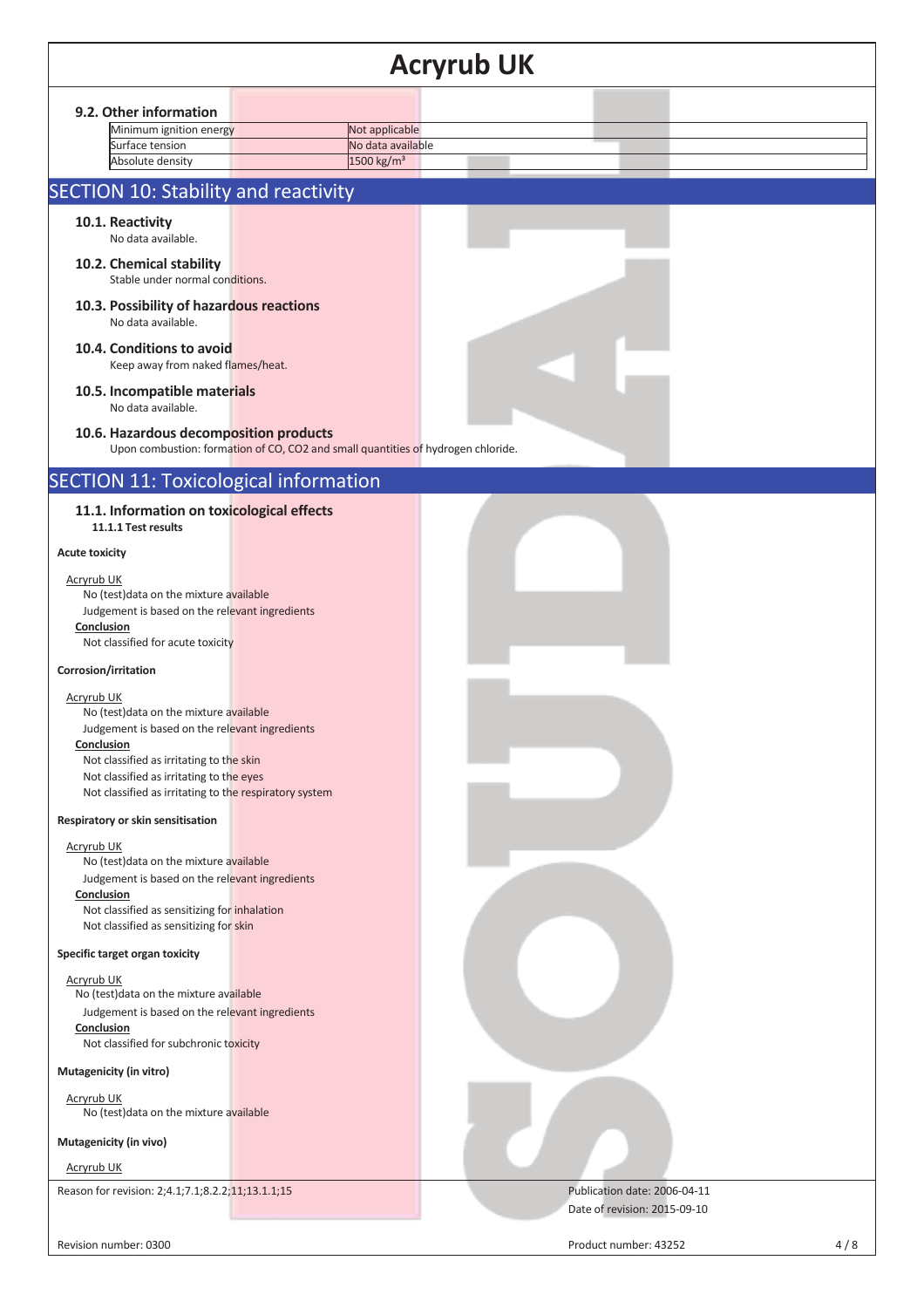| <b>Acryrub UK</b>                                                                                                                                                                                                                                                                       |                                                                                                           |       |                                                                                                                                                                   |                            |     |
|-----------------------------------------------------------------------------------------------------------------------------------------------------------------------------------------------------------------------------------------------------------------------------------------|-----------------------------------------------------------------------------------------------------------|-------|-------------------------------------------------------------------------------------------------------------------------------------------------------------------|----------------------------|-----|
| No (test) data on the mixture available                                                                                                                                                                                                                                                 |                                                                                                           |       |                                                                                                                                                                   |                            |     |
| Carcinogenicity                                                                                                                                                                                                                                                                         |                                                                                                           |       |                                                                                                                                                                   |                            |     |
| <b>Acryrub UK</b><br>No (test) data on the mixture available                                                                                                                                                                                                                            |                                                                                                           |       |                                                                                                                                                                   |                            |     |
| <b>Reproductive toxicity</b>                                                                                                                                                                                                                                                            |                                                                                                           |       |                                                                                                                                                                   |                            |     |
| Acryrub UK<br>No (test) data on the mixture available<br>Judgement is based on the relevant ingredients<br><b>Conclusion CMR</b><br>Not classified for reprotoxic or developmental toxicity<br>Not classified for mutagenic or genotoxic toxicity<br>Not classified for carcinogenicity |                                                                                                           |       |                                                                                                                                                                   |                            |     |
| <b>Toxicity other effects</b>                                                                                                                                                                                                                                                           |                                                                                                           |       |                                                                                                                                                                   |                            |     |
| Acryrub UK<br>No (test) data on the mixture available                                                                                                                                                                                                                                   |                                                                                                           |       |                                                                                                                                                                   |                            |     |
| Chronic effects from short and long-term exposure                                                                                                                                                                                                                                       |                                                                                                           |       |                                                                                                                                                                   |                            |     |
| Acryrub UK<br>No effects known.                                                                                                                                                                                                                                                         |                                                                                                           |       |                                                                                                                                                                   |                            |     |
| <b>SECTION 12: Ecological information</b>                                                                                                                                                                                                                                               |                                                                                                           |       |                                                                                                                                                                   |                            |     |
| 12.1. Toxicity                                                                                                                                                                                                                                                                          |                                                                                                           |       |                                                                                                                                                                   |                            |     |
| Acryrub UK<br>No (test) data on the mixture available                                                                                                                                                                                                                                   |                                                                                                           |       |                                                                                                                                                                   |                            |     |
| Judgement of the mixture is based on the relevant ingredients                                                                                                                                                                                                                           |                                                                                                           |       |                                                                                                                                                                   |                            |     |
| Conclusion                                                                                                                                                                                                                                                                              | Not classified as dangerous for the environment according to the criteria of Regulation (EC) No 1272/2008 |       |                                                                                                                                                                   |                            |     |
| 12.2. Persistence and degradability                                                                                                                                                                                                                                                     |                                                                                                           |       |                                                                                                                                                                   |                            |     |
| Biodegradability in water: no data available                                                                                                                                                                                                                                            |                                                                                                           |       |                                                                                                                                                                   |                            |     |
| 12.3. Bioaccumulative potential<br><b>Acryrub UK</b>                                                                                                                                                                                                                                    |                                                                                                           |       |                                                                                                                                                                   |                            |     |
| Log Kow<br><b>Method</b>                                                                                                                                                                                                                                                                | <b>Remark</b>                                                                                             | Value | <b>Temperature</b>                                                                                                                                                | <b>Value determination</b> |     |
|                                                                                                                                                                                                                                                                                         | Not applicable (mixture)                                                                                  |       |                                                                                                                                                                   |                            |     |
| Conclusion<br>No bioaccumulation data available                                                                                                                                                                                                                                         |                                                                                                           |       |                                                                                                                                                                   |                            |     |
| 12.4. Mobility in soil                                                                                                                                                                                                                                                                  |                                                                                                           |       |                                                                                                                                                                   |                            |     |
| No (test) data on mobility of the components available                                                                                                                                                                                                                                  |                                                                                                           |       |                                                                                                                                                                   |                            |     |
| 12.5. Results of PBT and vPvB assessment<br>Regulation (EC) No 1907/2006.                                                                                                                                                                                                               |                                                                                                           |       | Due to insufficient data no statement can be made whether the component(s) fulfil(s) the criteria of PBT and vPvB according to Annex XIII of                      |                            |     |
| 12.6. Other adverse effects<br><u>Acryrub UK</u><br>Global warming potential (GWP)<br>Ozone-depleting potential (ODP)<br>Not classified as dangerous for the ozone layer (Regulation (EC) No 1005/2009)                                                                                 |                                                                                                           |       | None of the known components is included in the list of fluorinated greenhouse gases (Regulation (EC) No 517/2014)                                                |                            |     |
| <b>SECTION 13: Disposal considerations</b>                                                                                                                                                                                                                                              |                                                                                                           |       |                                                                                                                                                                   |                            |     |
| scenarios that correspond to your identified use.                                                                                                                                                                                                                                       |                                                                                                           |       | The information in this section is a general description. If applicable and available, exposure scenarios are attached in annex. Always use the relevant exposure |                            |     |
| 13.1. Waste treatment methods<br>13.1.1 Provisions relating to waste                                                                                                                                                                                                                    |                                                                                                           |       |                                                                                                                                                                   |                            |     |
| Reason for revision: 2;4.1;7.1;8.2.2;11;13.1.1;15                                                                                                                                                                                                                                       |                                                                                                           |       | Publication date: 2006-04-11<br>Date of revision: 2015-09-10                                                                                                      |                            |     |
|                                                                                                                                                                                                                                                                                         |                                                                                                           |       |                                                                                                                                                                   |                            |     |
| Revision number: 0300                                                                                                                                                                                                                                                                   |                                                                                                           |       | Product number: 43252                                                                                                                                             |                            | 5/8 |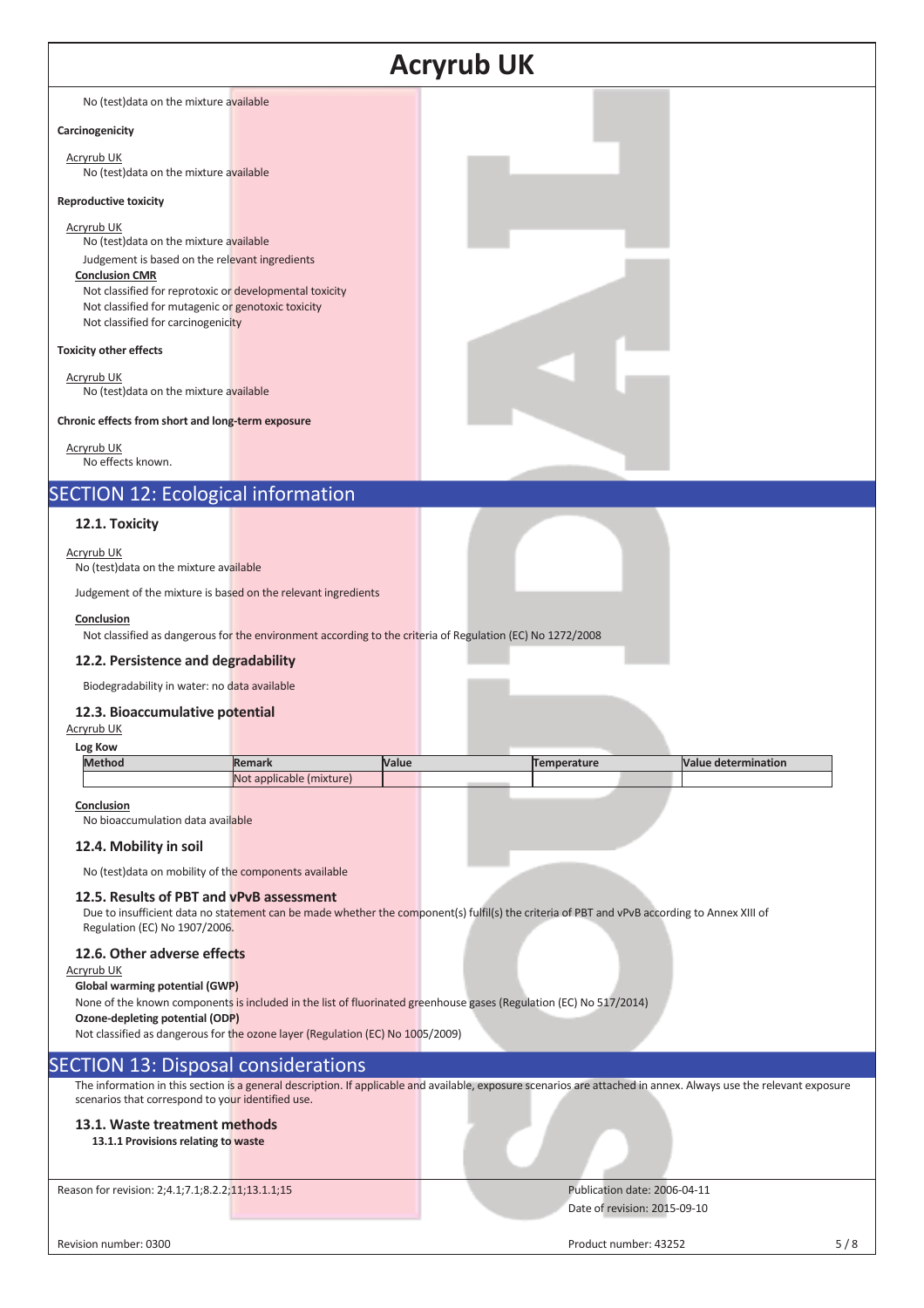### **Acryrub UK**

Waste material code (Directive 2008/98/EC, Decision 2000/0532/EC).

08 04 10 (wastes from MFSU of adhesives and sealants (including waterproofing products): waste adhesives and sealants other than those mentioned in 08 04 09). Depending on branch of industry and production process, also other waste codes may be applicable. Can be considered as non-hazardous waste according to Regulation (EU) No 1357/2014.

#### **13.1.2 Disposal methods**

Remove to an authorized incinerator equipped with an afterburner and a flue gas scrubber with energy recovery. Remove waste in accordance with local and/or national regulations.

#### **13.1.3 Packaging/Container**

Waste material code packaging (Directive 2008/98/EC). 15 01 02 (plastic packaging).

### SECTION 14: Transport information

#### **Road (ADR)**  14.1. UN number **Transport** Not subject 14.2. UN proper shipping name 14.3. Transport hazard class(es) Hazard identification number Class Classification code 14.4. Packing group Packing group Labels 14.5. Environmental hazards Environmentally hazardous substance mark no matches and the matches of the matches of the matches of the matches 14.6. Special precautions for user Special provisions Limited quantities **Rail (RID)**  14.1. UN number Transport Not subject 14.2. UN proper shipping name 14.3. Transport hazard class(es) Hazard identification number Class Classification code 14.4. Packing group Packing group Labels 14.5. Environmental hazards Environmentally hazardous substance mark no mark no mark no mark 14.6. Special precautions for user Special provisions Limited quantities **Inland waterways (ADN)**  14.1. UN number **Transport** Not subject 14.2. UN proper shipping name 14.3. Transport hazard class(es) **Class** Classification code 14.4. Packing group Packing group Labels 14.5. Environmental hazards Environmentally hazardous substance mark now all the control of the control of the control of the control of the control of the control of the control of the control of the control of the control of the control of the cont 14.6. Special precautions for user Special provisions Limited quantities **Sea (IMDG/IMSBC)**  14.1. UN number **Transport** Not subject 14.2. UN proper shipping name 14.3. Transport hazard class(es) Class Reason for revision: 2;4.1;7.1;8.2.2;11;13.1.1;15 Publication date: 2006-04-11 Date of revision: 2015-09-10 Revision number: 0300 6/8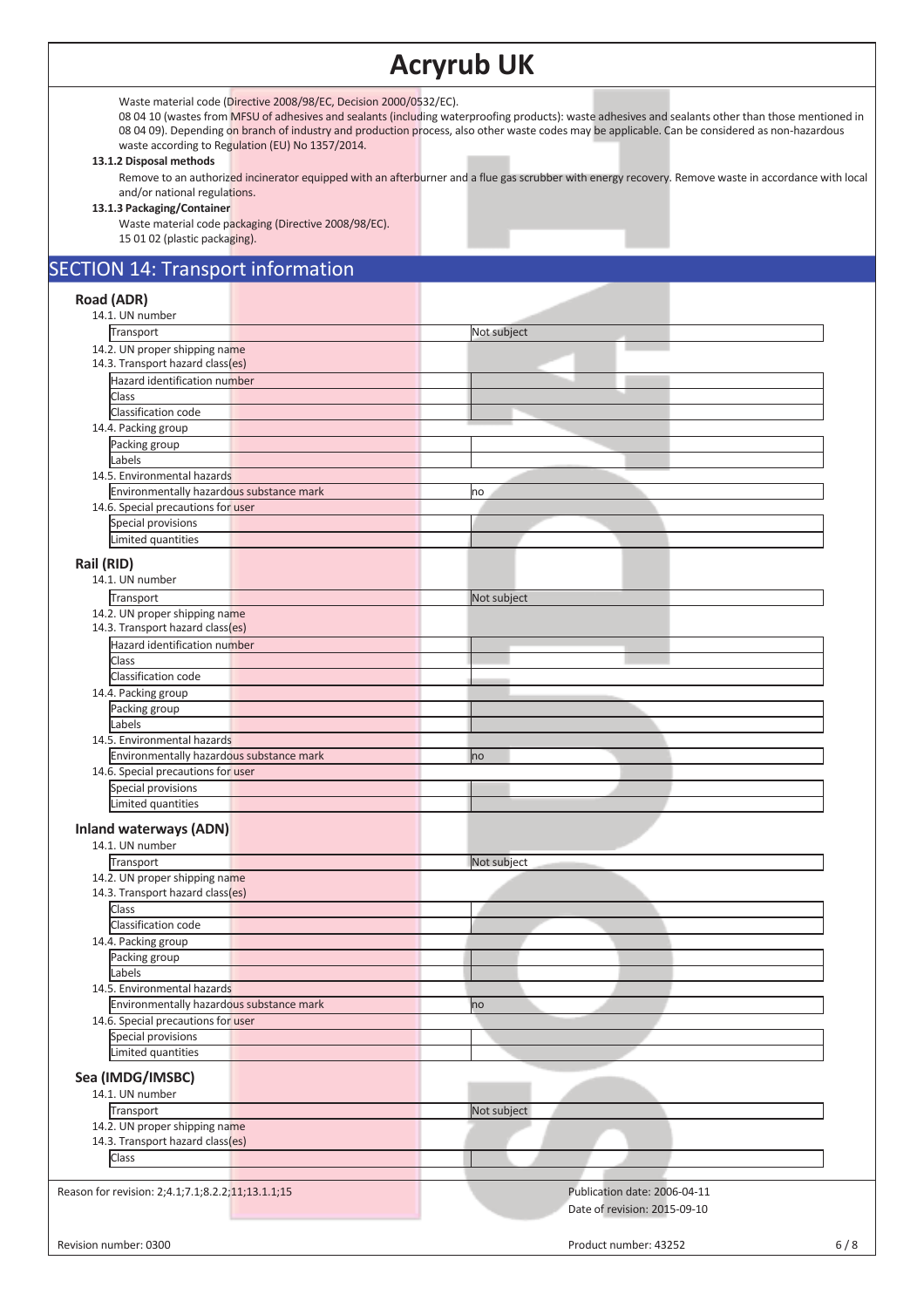### **Acryrub UK**

|                                                   |                                                                                             | <b>Acryrub UK</b>                                                                                                                                             |
|---------------------------------------------------|---------------------------------------------------------------------------------------------|---------------------------------------------------------------------------------------------------------------------------------------------------------------|
| 14.4. Packing group                               |                                                                                             |                                                                                                                                                               |
| Packing group                                     |                                                                                             |                                                                                                                                                               |
| Labels                                            |                                                                                             |                                                                                                                                                               |
| 14.5. Environmental hazards                       |                                                                                             |                                                                                                                                                               |
| Marine pollutant                                  |                                                                                             |                                                                                                                                                               |
| Environmentally hazardous substance mark          |                                                                                             |                                                                                                                                                               |
| 14.6. Special precautions for user                |                                                                                             | no                                                                                                                                                            |
| Special provisions                                |                                                                                             |                                                                                                                                                               |
|                                                   |                                                                                             |                                                                                                                                                               |
| Limited quantities                                |                                                                                             |                                                                                                                                                               |
| Annex II of MARPOL 73/78                          | 14.7. Transport in bulk according to Annex II of Marpol and the IBC Code                    |                                                                                                                                                               |
|                                                   |                                                                                             |                                                                                                                                                               |
| Air (ICAO-TI/IATA-DGR)                            |                                                                                             |                                                                                                                                                               |
| 14.1. UN number                                   |                                                                                             |                                                                                                                                                               |
| Transport                                         |                                                                                             | Not subject                                                                                                                                                   |
| 14.2. UN proper shipping name                     |                                                                                             |                                                                                                                                                               |
| 14.3. Transport hazard class(es)                  |                                                                                             |                                                                                                                                                               |
| Class                                             |                                                                                             |                                                                                                                                                               |
|                                                   |                                                                                             |                                                                                                                                                               |
| 14.4. Packing group                               |                                                                                             |                                                                                                                                                               |
| Packing group                                     |                                                                                             |                                                                                                                                                               |
| Labels                                            |                                                                                             |                                                                                                                                                               |
| 14.5. Environmental hazards                       |                                                                                             |                                                                                                                                                               |
| Environmentally hazardous substance mark          |                                                                                             | no                                                                                                                                                            |
| 14.6. Special precautions for user                |                                                                                             |                                                                                                                                                               |
| Special provisions                                |                                                                                             |                                                                                                                                                               |
|                                                   | Passenger and cargo transport: limited quantities: maximum net quantity                     |                                                                                                                                                               |
| per packaging                                     |                                                                                             |                                                                                                                                                               |
|                                                   |                                                                                             |                                                                                                                                                               |
| <b>SECTION 15: Regulatory information</b>         |                                                                                             |                                                                                                                                                               |
| <b>VOC content</b><br>< 1%                        |                                                                                             | <b>Remark</b>                                                                                                                                                 |
| $< 15$ g/l                                        |                                                                                             |                                                                                                                                                               |
| <b>National legislation The Netherlands</b>       |                                                                                             |                                                                                                                                                               |
| <b>Acryrub UK</b>                                 |                                                                                             |                                                                                                                                                               |
| Waste identification (the                         | LWCA (the Netherlands): KGA category 03                                                     |                                                                                                                                                               |
| Netherlands)                                      |                                                                                             |                                                                                                                                                               |
| Waterbezwaarlijkheid                              | $\overline{11}$                                                                             |                                                                                                                                                               |
|                                                   |                                                                                             |                                                                                                                                                               |
| <b>National legislation Germany</b>               |                                                                                             |                                                                                                                                                               |
| <b>Acryrub UK</b>                                 |                                                                                             |                                                                                                                                                               |
| WGK                                               |                                                                                             | 1; Classification water polluting based on the components in compliance with Verwaltungsvorschrift wassergefährdender                                         |
|                                                   | Stoffe (VwVwS) of 27 July 2005 (Anhang 4)                                                   |                                                                                                                                                               |
| <b>National legislation France</b>                |                                                                                             |                                                                                                                                                               |
| Acryrub UK                                        |                                                                                             |                                                                                                                                                               |
| No data available                                 |                                                                                             |                                                                                                                                                               |
|                                                   |                                                                                             |                                                                                                                                                               |
| <b>National legislation Belgium</b>               |                                                                                             |                                                                                                                                                               |
| <b>Acryrub UK</b>                                 |                                                                                             |                                                                                                                                                               |
| No data available                                 |                                                                                             |                                                                                                                                                               |
|                                                   |                                                                                             |                                                                                                                                                               |
| Other relevant data                               |                                                                                             |                                                                                                                                                               |
| Acryrub UK                                        |                                                                                             |                                                                                                                                                               |
| No data available                                 |                                                                                             |                                                                                                                                                               |
|                                                   |                                                                                             |                                                                                                                                                               |
| 15.2. Chemical safety assessment                  |                                                                                             |                                                                                                                                                               |
| No chemical safety assessment is required.        |                                                                                             |                                                                                                                                                               |
|                                                   |                                                                                             |                                                                                                                                                               |
| <b>SECTION 16: Other information</b>              |                                                                                             |                                                                                                                                                               |
| (*) = INTERNAL CLASSIFICATION BY BIG              |                                                                                             |                                                                                                                                                               |
|                                                   | PBT-substances = persistent, bioaccumulative and toxic substances                           |                                                                                                                                                               |
|                                                   | CLP (EU-GHS) Classification, labelling and packaging (Globally Harmonised System in Europe) |                                                                                                                                                               |
|                                                   |                                                                                             |                                                                                                                                                               |
|                                                   |                                                                                             | The information in this safety data sheet is based on data and samples provided to BIG. The sheet was written to the best of our ability and according to the |
|                                                   |                                                                                             | state of knowledge at that time. The safety data sheet only constitutes a guideline for the safe handling, use, consumption,                                  |
|                                                   |                                                                                             |                                                                                                                                                               |
| Reason for revision: 2;4.1;7.1;8.2.2;11;13.1.1;15 |                                                                                             | Publication date: 2006-04-11                                                                                                                                  |
|                                                   |                                                                                             | Date of revision: 2015-09-10                                                                                                                                  |

Revision number: 0300 7/8